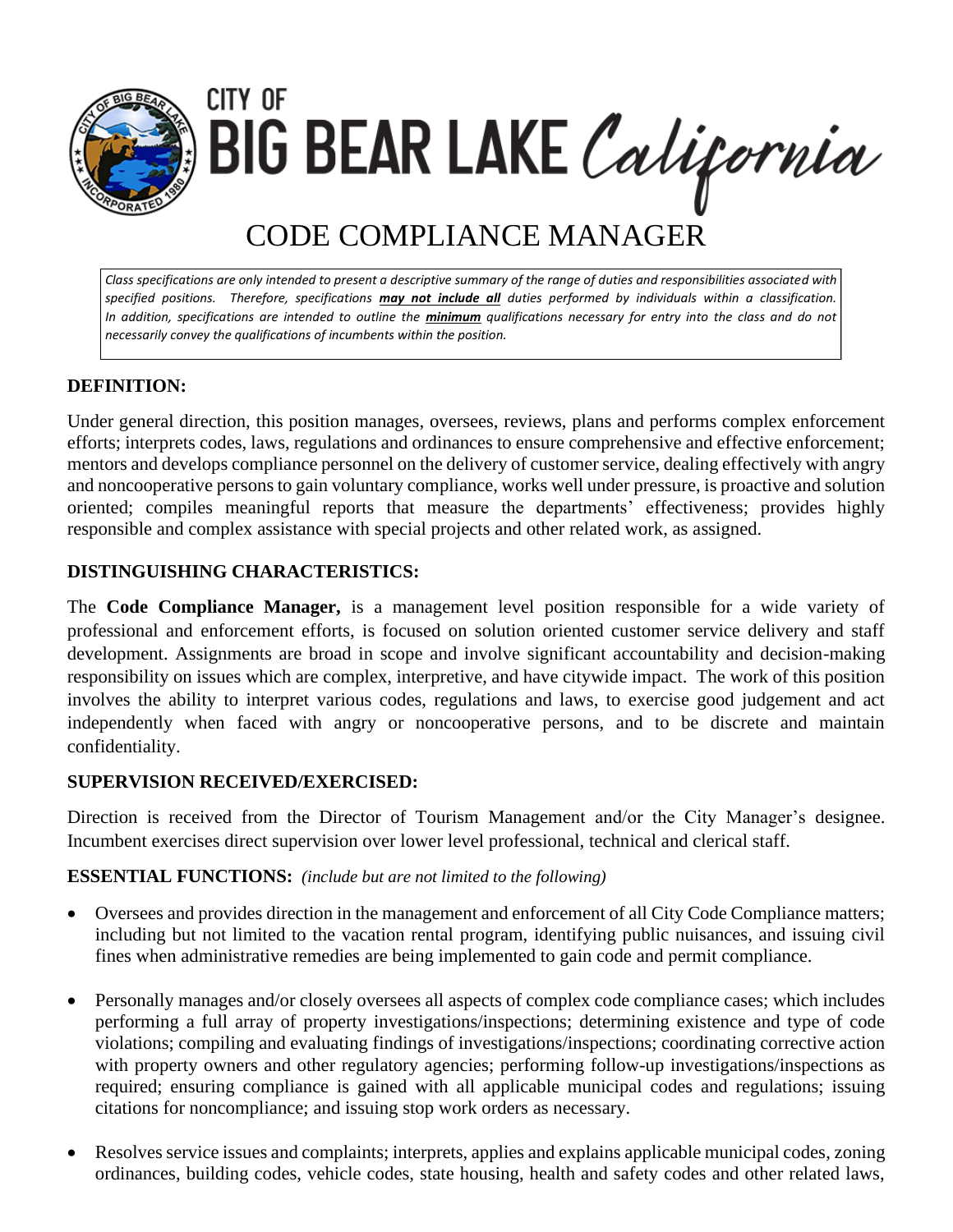

and regulations to the public, departmental staff, and other agencies; advises property owners on the requirements for compliance; explains processes and procedures for obtaining compliance or appropriate permits.

- Oversees the enforcement of parking regulations related to snow removal operations; cites violators and coordinates vehicle towing when necessary.
- Evaluates and reviews code compliance procedures to identify opportunities for improving service delivery methods; develops systems to enhance departmental efficiency; demonstrates the ability to effectively adjust service and staffing levels in relation to fluctuating tourism/visitation.
- Ensures staff is maintaining daily logs and comprehensive records regarding enforcement activities, inspections, complaints and investigations; prepares a variety of correspondence including notices of violations and follow-up letters; analyzes statistical information related to program activities and prepares related reports.
- Photographs violations; gathers evidence and prepares cases for court proceedings; produces photographs and records of violations for evidence; files criminal complaints in court when necessary with management approval; represents the City in court regarding noncompliance if required.
- Assists with the selection, orientation, motivation and evaluation programs for the City's Code Compliance personnel; provides or coordinates staff training; supervises the staffs' work assignments; identifies and resolves staff deficiencies.
- Participates in the development of the Code Compliance Officers' work plan; assigns work activities, projects and programs; monitors work flow; reviews and evaluates work product, method and procedures, ensuring the department's goals and objectives are met.
- Responds to the more challenging questions and concerns from the general public, contractors, vendors, and outside agencies; provides information as appropriate and resolves public service or operational complaints; establishes and maintains a positive customer service orientation within the department.
- Exhibits strong customer service skills and works to establish positive working relationships with representatives of community organizations, state/local agencies, City management and staff, and the public.
- Participates in relevant professional organizations; maintains awareness of new trends and developments in the municipal code compliance field; incorporates new procedures as needed.
- Performs other related duties as required and necessary for the successful performance of this position.

## **PHYSICAL, MENTAL, AND ENVIRONMENTAL WORKING CONDITIONS:**

Position requires prolonged or intermittent sitting, standing, walking on level and slippery surfaces, reaching, twisting, turning, kneeling, bending, stooping, squatting, crouching, grasping, making repetitive hand movements, and using a computer in the performance of daily duties. Additionally, the position requires both near and far vision when addressing complaints, making inspections, and reading written reports and work related documents. Acute hearing is required when providing phone and personal service. The ability to lift,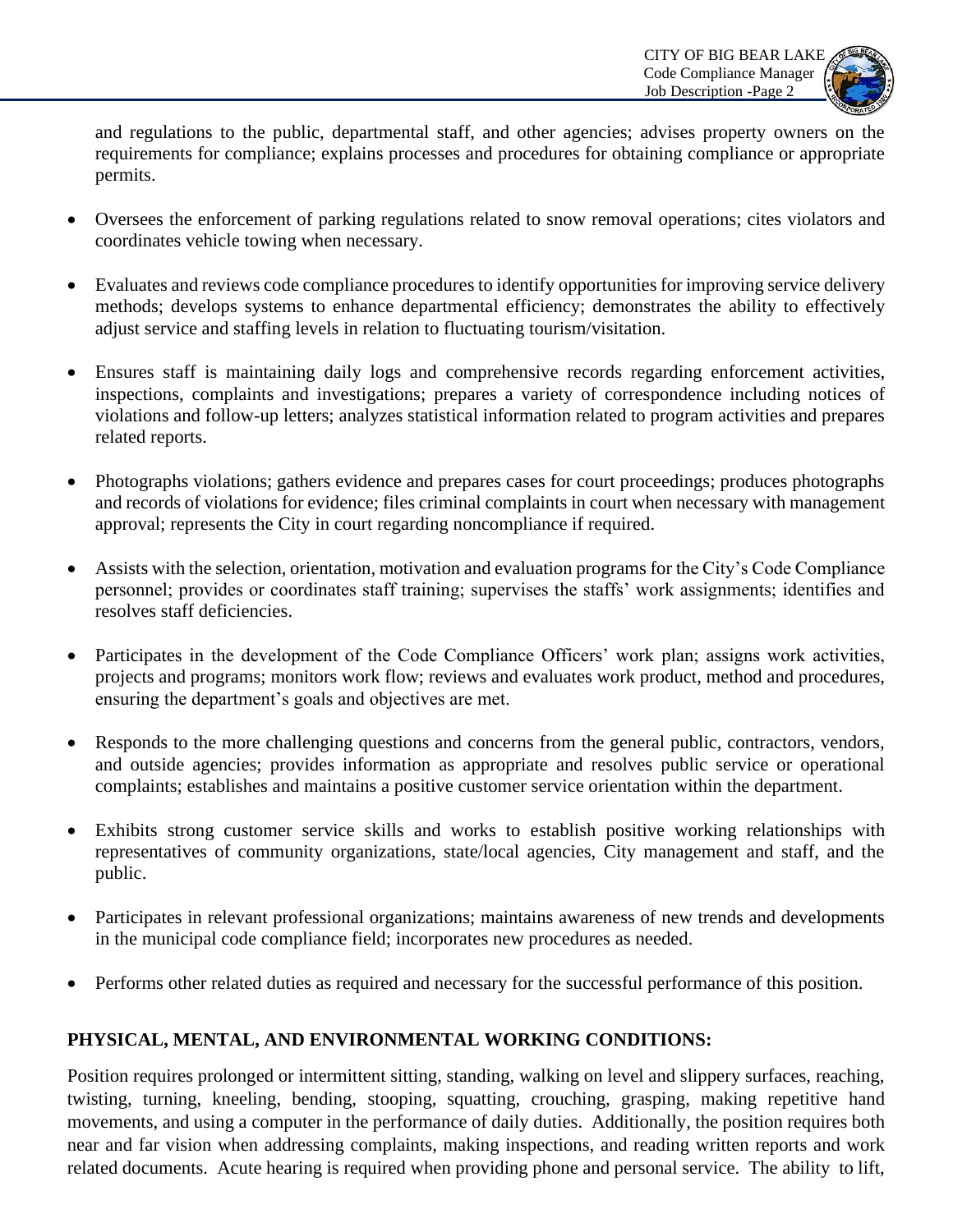

carry, and push tools, equipment, and supplies weighing 35 pounds or more is also required. When working outdoors, the incumbent may encounter extreme weather conditions, including wet, hot, cold, wind, snow, and ice. Incumbents may frequently deal with irate members of the public and work with constant interruptions. The nature of the work also requires the incumbent to drive motorized vehicles, work in heavy vehicle traffic conditions and often work with constant interruptions. The noise level in the work environment is usually quiet to moderate when indoors and moderate to loud when outdoors. The incumbent will be required to work nights, weekends, holidays and be available to respond to afterhours emergency call-outs.

Some of these requirements may be accommodated for otherwise qualified individuals requiring and requesting such accommodations.

**QUALIFICATIONS:** *(The following are minimal qualifications necessary for entry into the classification.)*

#### **Education and/or Experience:**

Any combination of education and experience that has provided the knowledge, skills, and abilities necessary for a **Code Compliance Manager**. A typical way of obtaining the required qualifications is to possess five (5) years of increasingly responsible professional experience involving compliance with a variety of codes, laws, regulations, permits and ordinances, including zoning, housing or building inspection or investigation. In addition, a minimum of three (3) years supervisory experience and a high school diploma or equivalent is required. A bachelor's degree from an accredited college or university, in Public Administration, Criminal Justice, or a closely related field is preferred.

## **License/Certificate:**

Possession of, or ability to obtain, a valid Class C California driver's license. Possession of, or ability to obtain a PC 832 certificate within six months of employment and continued maintenance of this certification.

**KNOWLEDGE/ABILITIES/SKILLS:** *(The following is a representative sample of the KAS's necessary to perform essential duties of the position.)* 

## **Knowledge of:**

Modern principles, practices, and methods used in the enforcement of a variety of codes, laws, regulations, permits and ordinances, including housing and building codes, business license codes, fire codes, and health laws; methods and techniques of training and motivation; practices and methods to encourage voluntary compliance to regulations and codes; techniques of calming angry and upset homeowners and/or tenants; methods and techniques used in enforcement, investigation and inspections; law enforcement procedures and administrative techniques; rules of evidence and court procedures; basic principles of mathematics; applicable federal, state and local laws, codes, ordinances and regulations; methods and techniques of scheduling work assignments; standard office procedures, practices, and equipment; modern office equipment, including a computer and applicable software; methods and techniques for record keeping and report preparation and writing; proper English, spelling, and grammar; occupational hazards and standard safety practices.

#### **Ability to:**

Lead, oversee and perform complex code enforcement work; effectively manage, coordinate and review the work of professional, technical and clerical personnel; perform complex interpretation of